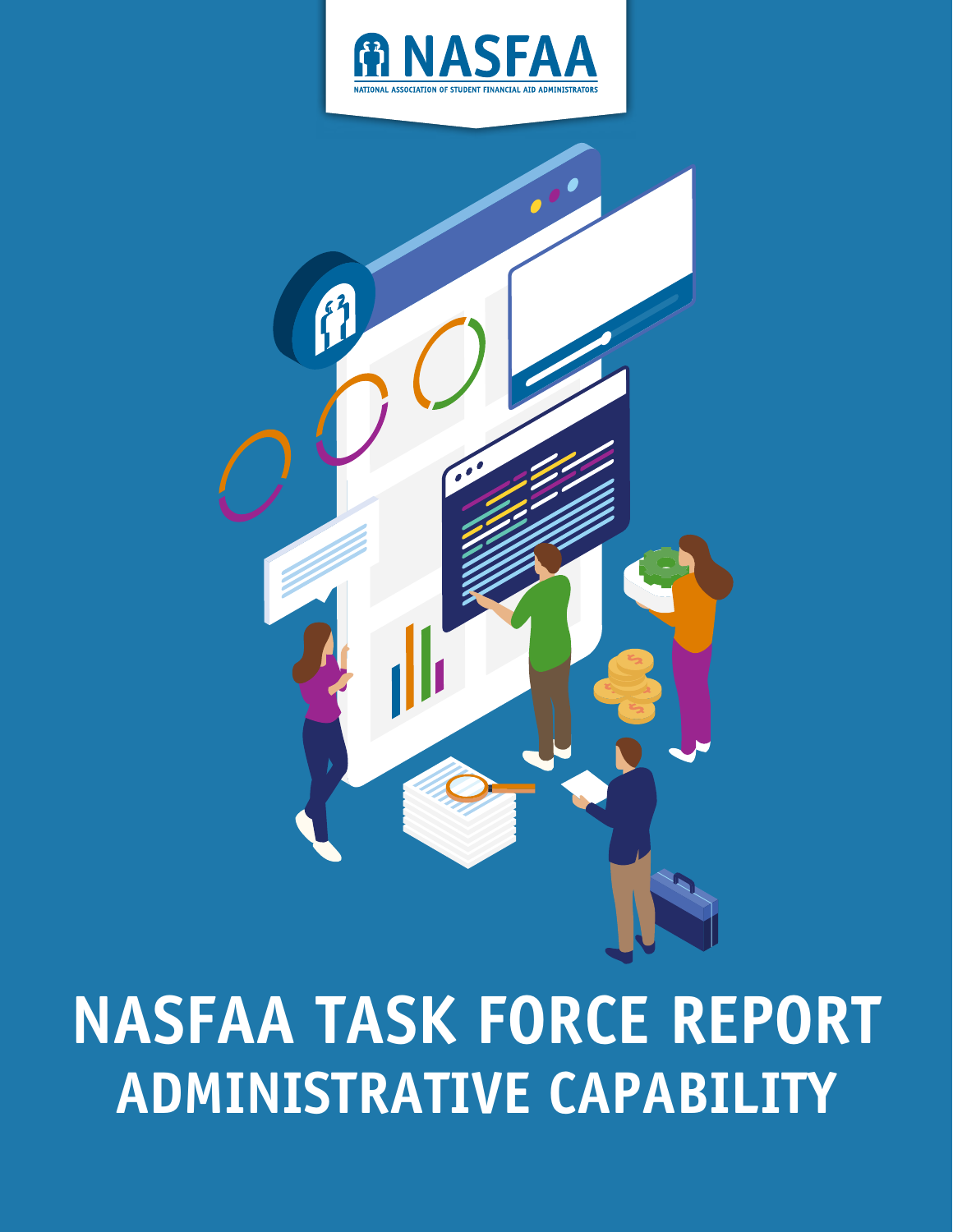# Introduction

Administrative capability is the term used to refer to an institution's ability to comply with the laws and regulations governing the Title IV student aid programs. The concept of administrative capability applies broadly to both an institution's demonstrated compliance with law and regulation, and its capacity to comply by demonstrating adequate numbers of properly trained staff and by having formal policies and procedures. Administrative capability is not limited to the list of requirements that fall under that heading in section 668.16 of the Code of Federal Regulations (CFR). That means that an institution can be found to lack administrative capability for failures to comply with rules outside of the administrative capability section of regulation. Administrative capability encompasses the entirety of an institution's compliance with every statutory and regulatory requirement in the Higher Education Act (HEA) and in federal regulations.

In listening sessions held in 2019 at regional conferences across the country, NASFAA members raised concerns about a perceived lack of institutional support for financial aid office staffing and training to ensure compliant administration of the Title IV student aid programs and provide quality service to their students. As a result of this feedback, NASFAA convened this task force and charged it with exploring legislative and regulatory opportunities to provide better support for financial aid offices to ensure institutions are meeting administrative capability standards, including:

- Aligning administrative capability to a benchmark of dollars allocated per staffer and/or per student.
- Exploring other professions who must be deemed administratively capable or proficient and determining whether there are minimal training dollars or benchmarks in those professions (certified public accountants, attorneys, etc.) that could be used as a model in our profession.
- Investigating non-exhaustive thresholds that schools could use to demonstrate administrative capability, which could include:
	- Dollars spent on training, staffing, and salaries relative to other institutions of similar size, mission, etc. (money spent could be through federal, national, regional, or state conferences or other trainings)
	- Compliance review (could be done through NASFAA, an outside company, or on their own)
	- Credentials and CFAA training (NASFAA/regional/state specific).
	- Administrative Cost Allowance (ACA) amounts adjusted for inflation as a basis for staffing and training dollars.
- Researching the issues that lead to heightened cash management in an effort to identify common challenges and possible solutions.
- Offering possible incentives that could be offered (e.g,. certain regulatory relief) for schools that meet certain levels of administrative capability, accounting for differing institutional missions.

### Task Force Members

Chair: Mary Sommers, University of Nebraska at Kearney Commission Director: Andrew Hammontree, Francis Tuttle Technology Center Jeffrey Gibbs, Lenoir Community College Lisa Hopper, National Park College Kim Jenerette, Cedarville University Timothy Lehmann, Southern New Hampshire University Blanca Nuila,University of California, Berkeley Mary Sauceda, University of Denver

### NASFAA Staff Liaisons

Jill Desjean, Dana Kelly, and Karen McCarthy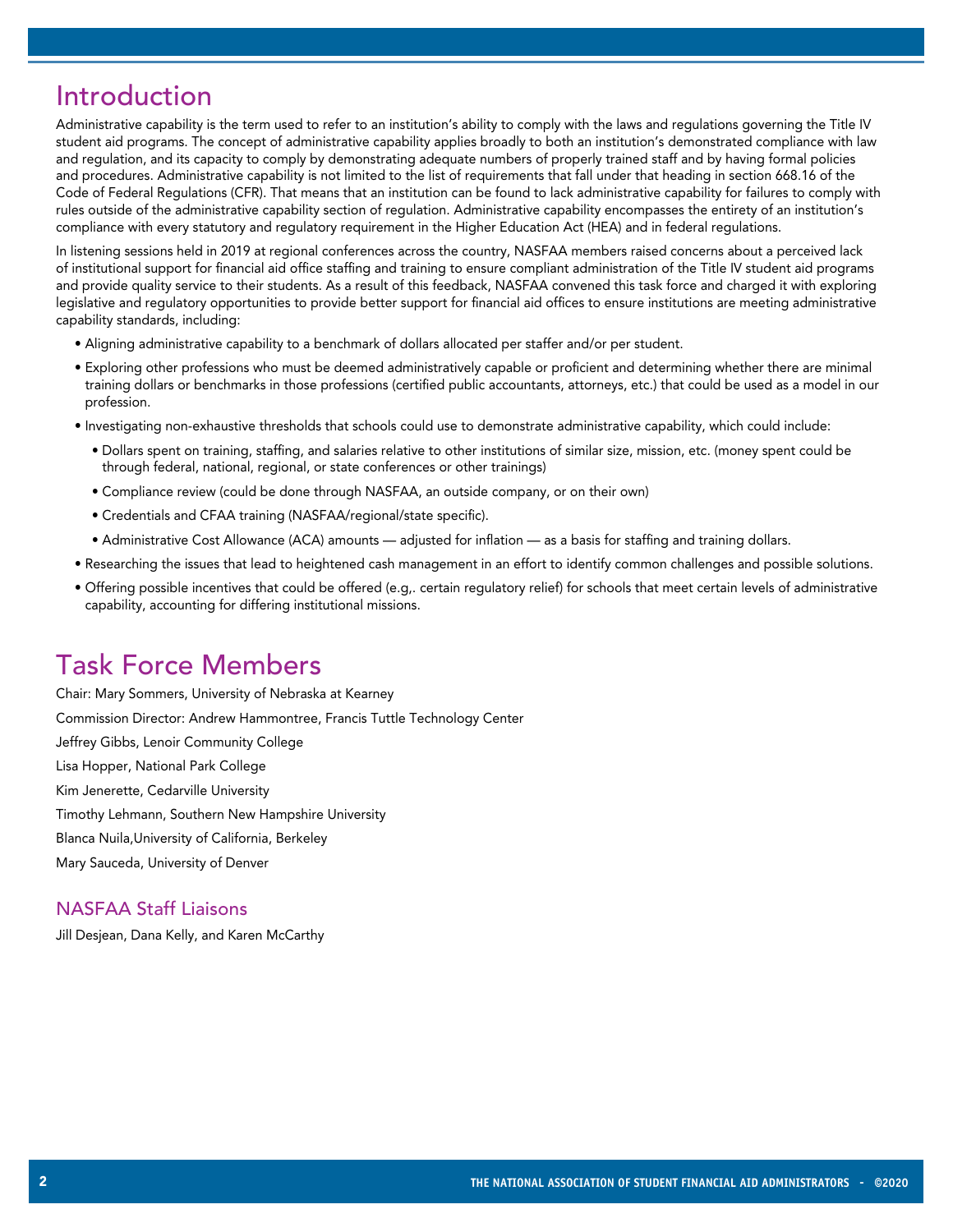### Executive Summary

The Administrative Capability Task Force was convened by the National Association of Student Financial Aid Administrators (NASFAA) to deliver a report containing recommendations that could provide better support for financial aid offices, ensuring they are able to meet administrative capability standards.

The task force comprised a geographically diverse group of NASFAA members from all types of postsecondary institutions. Based on research and discussions, the task force developed three recommendations for ways in which NASFAA can be instrumental in the improvement of administrative capability on campuses.

To address the issues outlined above, this task force presents three recommendations for NASFAA, which are outlined in more detail within this report:

Recommendation #1: Repackage existing products into an Administrative Capability Toolkit that will provide a one-stop shop for resources to assist an institution in assessing its administrative capability.

Recommendation #2: Collaborate with the American Council on Education (ACE) to educate campus chief executive officers regarding the importance of their understanding of and commitment to ensuring campus compliance with the Higher Education Act and associated regulations.

Recommendation #3: Further study specific administrative relief or regulatory incentives for institutions that demonstrate administrative capability.

## Research

As part of its review of the current environment relating to administrative capability, the task force members reviewed the following:

- Current statute and regulations
- Published Department of Education (ED) program review findings
- Existing NASFAA tools focused on administrative capability
- Results of NASFAA's 2019 Administrative Burden Survey
- Other existing professional standards used to indicate capability both within and outside of higher education
- Existing incentives within federal statute and regulations for demonstrating administrative capability
- Survey of NASFAA Standards of Excellence (SOE) program leaders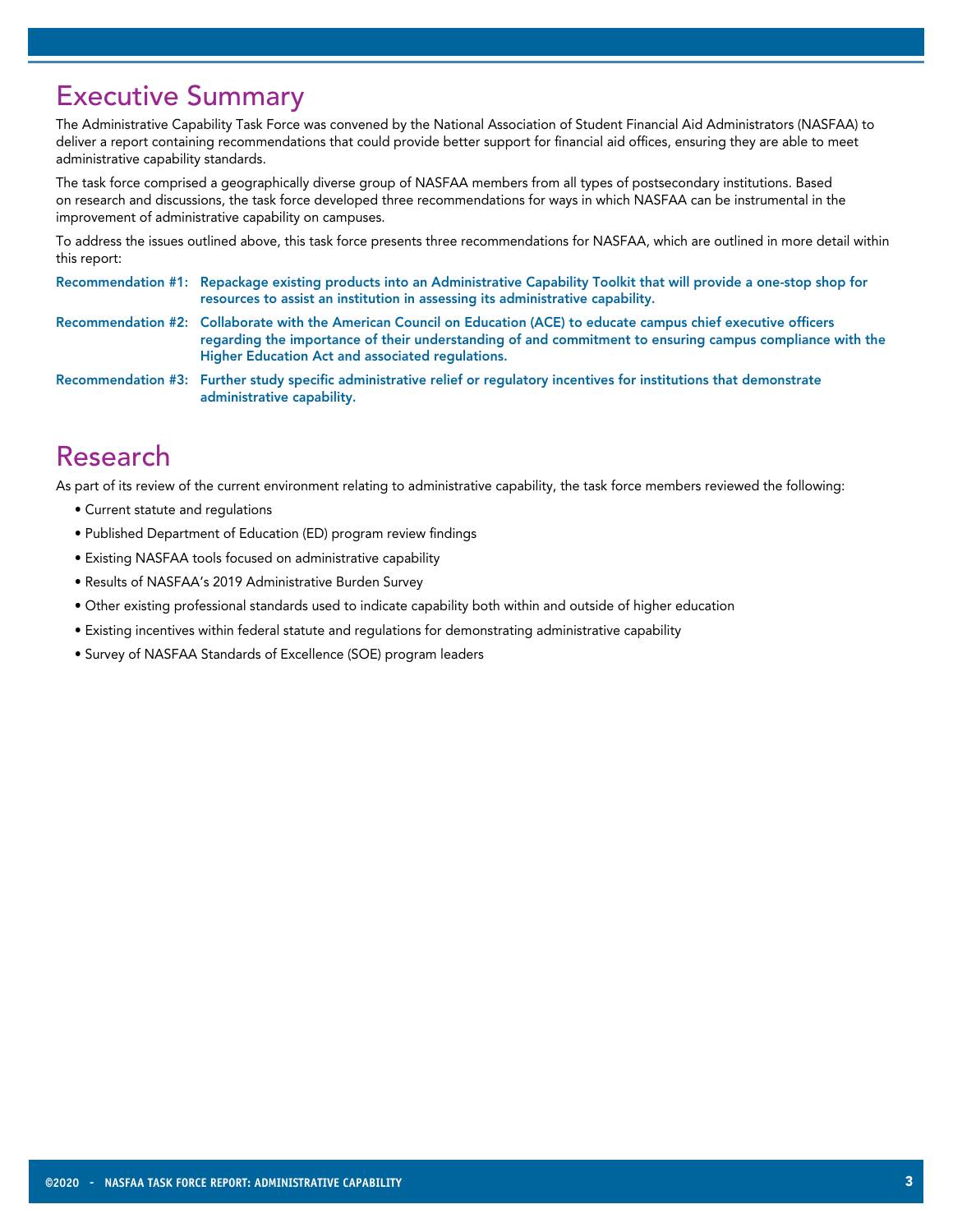# Program Review Findings

The task force reviewed a sample of 20 out of 299 [Final Program Review Determinations and Expedited Determination Letters](https://studentaid.gov/data-center/school/program-reviews) for Fiscal Year (FY) 2018. The sample included public, proprietary, and private nonprofit schools whose student populations ranged from 71 to more than 56,000 students. Of this sample, six institutions' reports included a finding of lack of administrative capability.

- The following were the top findings associated with lack of administrative capability mentioned in the program reviews:
- Failure to provide loan counseling or missing loan counseling records
- Campus safety and security violations
- Failure to develop and monitor a satisfactory academic progress policy (SAP)
- Failure to prepare Return Title IV (R2T4) calculations and return funds
- Consumer disclosures
- Overall lack of administrative capability

Program review findings appeared to indicate that the severity of the infraction was a direct correlation to administrative capability findings, although the severity threshold was sometimes difficult to discern.

# Administrative Burden Survey Results

Given the broad scope of administrative capability, the need for a sufficiently-sized, well-trained financial aid office staff is evident. However, the feedback garnered through listening sessions and through NASFAA's 2019 Administrative Burden Survey indicates a lack of resources dedicated to staffing and training may be factors resulting in shortfalls in this high-risk area of compliance.

Survey respondents expressed that lack of specific metrics or standards for establishing administrative capability makes it difficult for the financial aid office to argue for the resources they need. Financial aid administrators reported concern that budget requests don't get the attention they merit because of a lack of campus-wide understanding of the importance of administrative capability. However, many were wary of prescriptive definitions and criteria that could impact institutions differently and add unnecessary burden.

### **Discussion**

Much of what is required to demonstrate administrative capability is beyond the control of the office of financial aid (e.g., consumer information reporting and disclosures on campus crime, and Constitution Day requirements). Yet it is often the financial aid director who serves as the gatekeeper for the institution, warning of serious consequences if these requirements are not met. Because of concerns expressed in NASFAA's 2019 Administrative Burden Survey that these warnings often fall on deaf ears, the task force considered whether to recommend changes to federal statute that would force institutions to make investments in staffing and training that financial aid administrators need to ensure administrative capability standards are met.

While the task force considered minimum financial aid office staffing level requirements in order to be eligible to participate in the Title IV programs based on student population and/or characteristics, or requiring a minimum dollar amount per full-time equivalent (FTE) to be dedicated to training, ultimately, it did not choose to recommend statutory changes, on the basis that statutory mandates rarely accommodate institutional differences. The complexity of requirements such as these would be significant and would add to institutional burden without necessarily helping schools improve compliance. This decision reflected responses to the question, "Would you want administrative capability further defined in statute or regulation?" in NASFAA's 2019 Administrative Burden Survey, where only 44% of respondents answered "yes," while 23% responded "no," and 33% responded "unsure."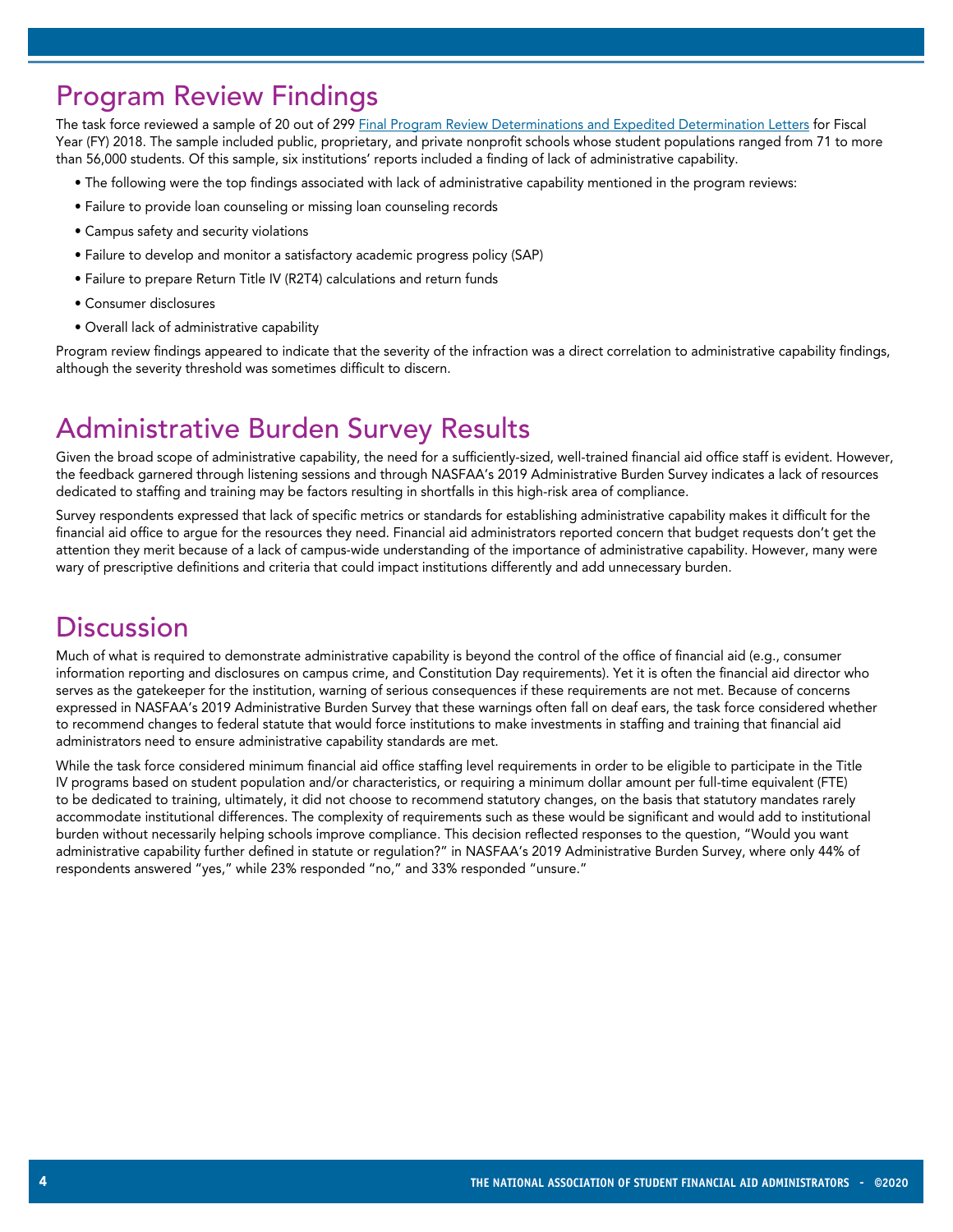### Recommendations

In lieu of statutory change recommendations, the task force offers recommendations that stress the seriousness of compliance concerns for the entire institution, not just for the financial aid office. At the same time, the task force recognizes the role financial aid administrators have to play in ensuring administrative capability, and includes recommendations that NASFAA re-package existing tools for financial aid administrators into a package focused exclusively on administrative capability. The recommendations argue that chief executive officers should play a larger role in administrative capability, with the goal of creating a culture of campus-wide compliance. And, finally, the task force suggests areas for future work in exploring administrative and/or regulatory relief as incentives for institutions to meet administrative capability standards.

#### The task force proposes that NASFAA:

1. Repackage existing products into an Administrative Capability Toolkit that will provide a one-stop shop for resources to assist an institution in assessing its administrative capability.

 [NASFAA's mission](https://www.nasfaa.org/About_NASFAA#mission) charges the organization's staff and its Board of Directors to support financial aid administrators by providing exceptional professional support, training development, and technical assistance.

 This "toolkit" of resources is intended to support the understanding of administrative capability at the national, regional, and state levels, much like the [Diversity Toolkit.](https://www.nasfaa.org/diversity_toolkit)

Recommended components include:

- Introduction to Administrative Capability
- Adequate Resources, Separations of Functions, and Information Sharing
- Electronic Processes, Recordkeeping, and Contingency Planning
- Other Administrative Capability Requirements
- Student Aid Index

The toolkit also would reference additional resources provided by NASFAA:

- [Self-Study Guide on Administrative Capability through NASFAA U](https://www.nasfaa.org/ssg_administrative_capability)
- [Self-Evaluation Tool: Administrative Capability](https://www.nasfaa.org/sec)
- [AskRegs Knowledgebase: Answers related to Administrative Capability](https://askregs.nasfaa.org/knowledgebase/category/?id=CAT-01235)

#### 2. Collaborate with the American Council on Education (ACE) to educate campus chief executive officers regarding the importance of their understanding of and commitment to ensuring campus compliance with the Higher Education Act and associated regulations.

 Understanding that senior campus leaders have multiple responsibilities, the task force recommends NASFAA collaborate with ACE and other presidential associations to recognize the administrative burden associated with administrative capability.

 Additionally, we recommend that competencies be identified by which campus CEOs affirm their understanding of institutional administrative capability requirements. Examples include an attestation of institutional compliance that could involve a new process associated with the A-133 and/or recertification of the program participation agreement. This would require the CEO to sign off on the institution's obligation to meet administrative capability requirements.

 This should be a separate process that only the CEO can complete, and it would ensure that the CEO has reviewed the various components of administrative capability for the entire institution, including the business office, registrar, athletics, public safety, academic affairs, student life, marketing, and admissions. Suggested components include but are not limited to adequate staffing, adequate training, and adequate budget resources across the institution.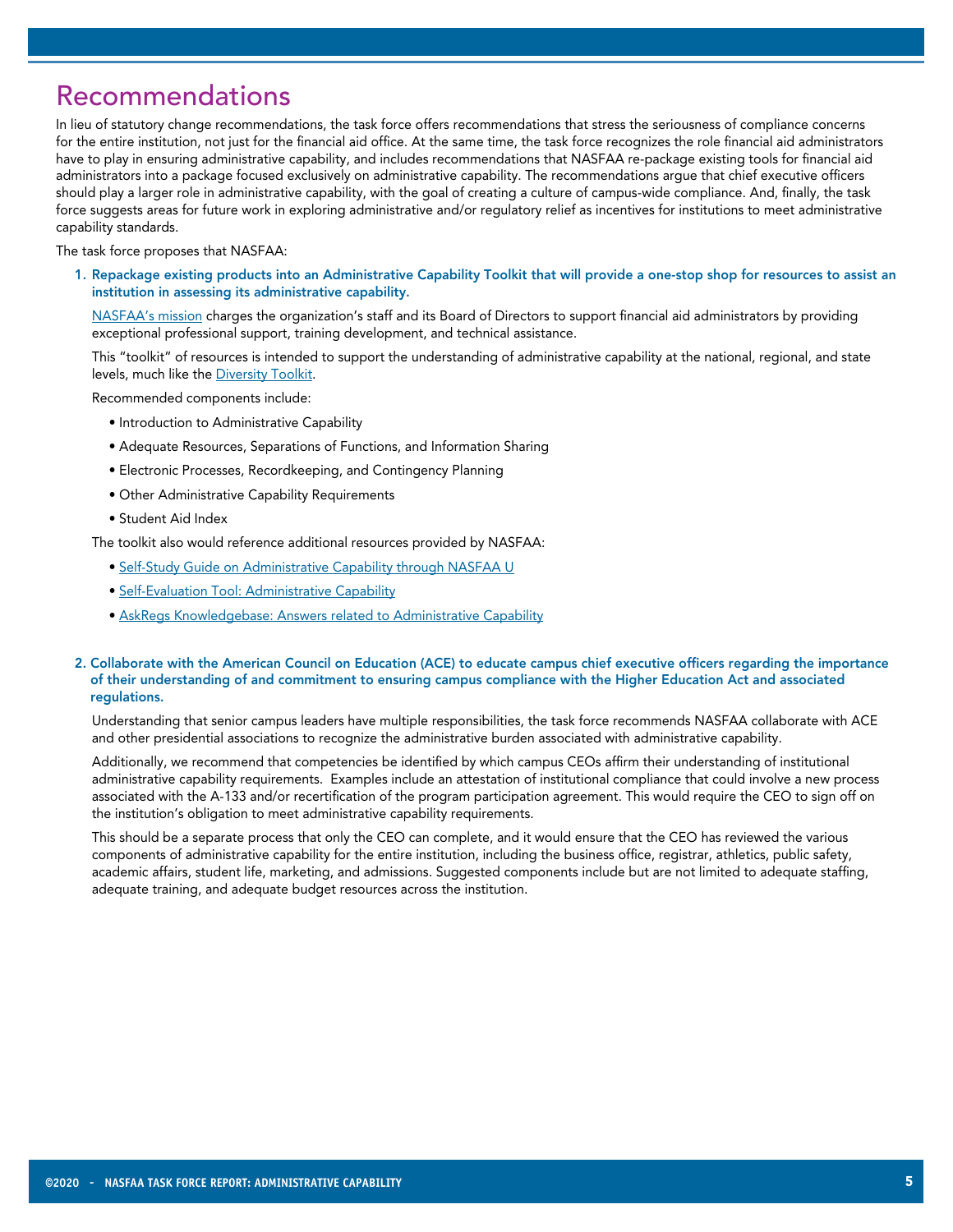#### 3. Further study specific administrative relief or regulatory incentives for institutions that demonstrate administrative capability.

 There are existing examples within the current Title IV statute and regulations of rewards for meeting standards and consequences for falling below standards. For instance, institutions with low cohort default rates (CDRs) are exempt from delaying Direct Loan disbursements for first-year, first-time borrowers, and from the requirement to make multiple disbursements for loans, whereas institutions with higher default rates are subject to those rules and, further, risk eligibility to participate in the federal student aid programs under certain circumstances. The task force is proposing further study of specific incentives that would provide administratively capable institutions with relief from certain regulatory or reporting requirements, essentially establishing a performance-based financial aid office.

 Along with regulatory relief, institutions could be granted a designation as administratively capable, akin to the Department of Defense Principles of Excellence program. This designation would provide institutions with a marketing tool that may be attractive for recruitment of students, and could be an area of opportunity for NASFAA to participate in the development of right-sized indicators of administrative capability that may include existing NASFAA services and products.

Examples of incentives for achieving this designation include:

- Exemption from certain audit requirements.
- Abbreviated reporting requirements.
- Federal program review waivers.
- Relief from certain verification requirements.
- Authority to propose innovative experiments (e.g., making emergency loans exempt from consideration as estimated financial aid).
- Exemption from the requirement for students to complete Annual Student Loan Acknowledgment (ASLA).

 Incentives would need to be dependent upon the development of some type of process or application for an institution to document administrative capability. Additionally, there needs to be an authority (ED and/or NASFAA) verifying the institution's eligibility to receive the designation. Said process would have to be reasonable and equitable, and should not be so difficult to achieve that it would only swap one type of burden for another.

Indicators of administrative capability to be factored into the designation might include:

- Institutional dollars spent on financial aid staffing and salaries (using NASFAA benchmarking standards) relative to similar institutions.
- Professional credentials and designations earned by financial aid staff, including the designation as a Certified Financial Aid Administrator®, professional credentials earned through NASFAA, participation in continuing education and professional development opportunities held by ED's Office of Federal Student Aid, and other trainings held at the state, regional and national levels
- Percentage of ACA allocated to training financial aid staff.
- A ratio of dollars provided to the financial aid office for ongoing training and staffing based upon student population or other factors.
- Compliance audits and/or federal program review with no findings.
- CDRs or repayment rates.
- Graduation/persistence rate.
- Placement rates.

 The task force envisions that these indicators would factor into a composite score reflective of institution type and/or mission to ensure that any institution could achieve designation regardless of resources, student population, or other factors that might put certain institutions at a disadvantage.

# Conclusion

Financial aid administrators recognize and understand the importance of administrative capability to the health of the institution, and they take their compliance role seriously. Yet, financial aid administrators indicate that they are hampered in their efforts by a lack of resources, awareness, and cooperation at the institutional level.

It is our hope that these recommendations will lead not only to improved administrative capability and greater stewardship of taxpayer dollars, but also to a change in how administrative capability is viewed by institutional leaders, from simply the purview of the financial aid office to a shared responsibility across campus.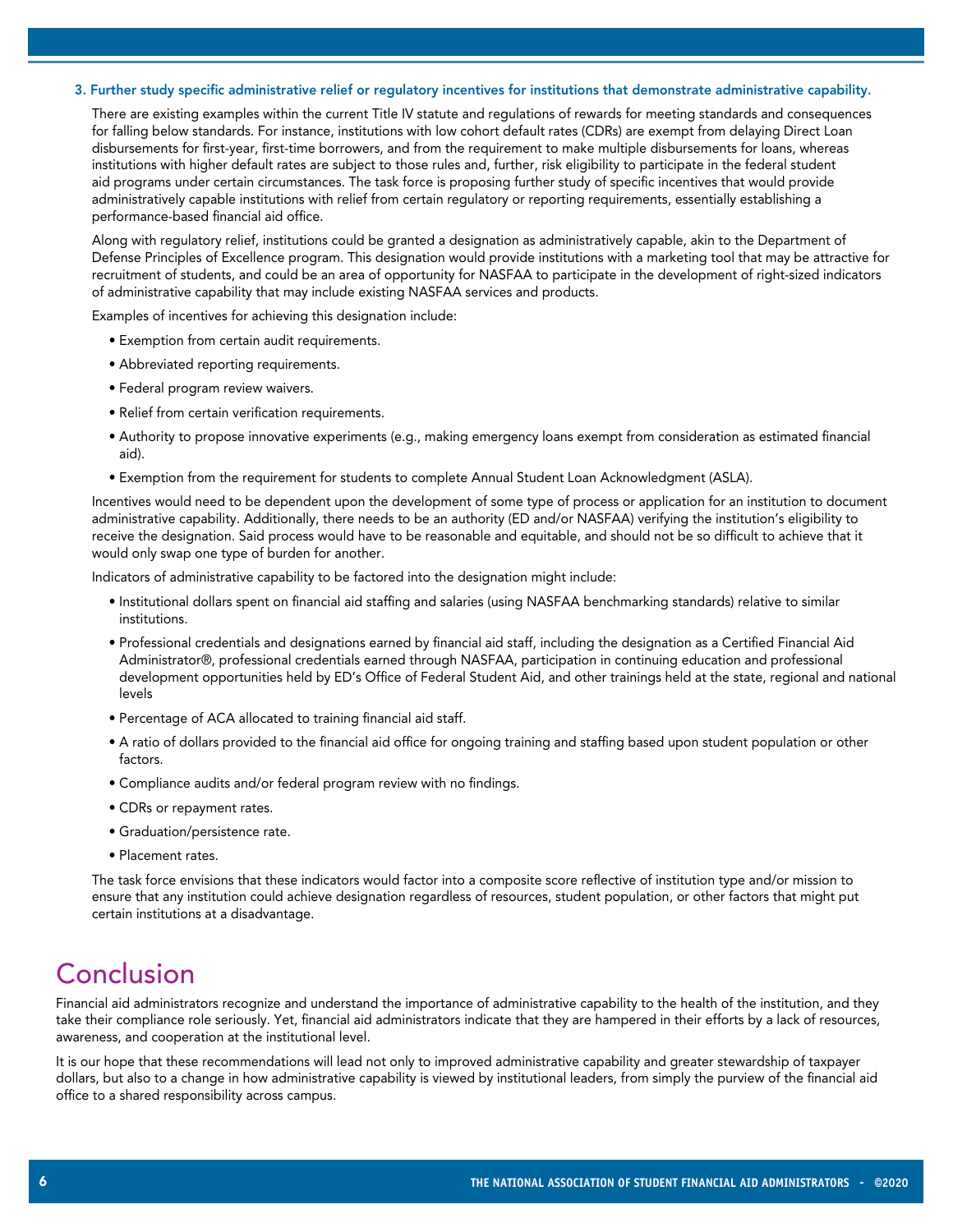# Appendix: Administrative Capability Program Review Findings Institution Sample

### School 1 (large, 4-year public institution):

- The retention of Title IV funds and failure to return Title IV funds in the school's holding account until prompted by the Department of Education (ED);
- The excessive Perkins loan default rate;
- The failure to provide federal Perkins Loan counseling to all of borrowers who either withdrew or failed to return after completing a term;
- The inability to reconcile the financial aid management system with other institutional and federal systems to ensure proper account management of federal funds; and
- Violations specific to the Clery Act, including not reporting statistical information to ED for additional locations.

### School 2 (small, for-profit institution)

• Failure to submit a close-out audit.

### School 3 (small, for-profit institution):

- Inadequate leave of absence (LOA) policy and failure to update new completion date in student records;
- Ineligible high school diploma;
- Crime awareness requirements not met;
- Drug and alcohol abuse prevention program requirements not met;
- Inadequate consumer information;
- Inadequate verification/failure to resolve conflicting information;
- Loan underawarded; and
- Missing entrance/exit counseling records.

### School 4 (large, for-profit institution)

- Bank charges made to federal account;
- Admissions policy not followed/documented;
- Attendance policy inadequate;
- Closed school loan discharges;
- Consumer information requirements not met;
- Crime awareness requirements not met;
- Current year funds used to pay prior year changes;
- Drug and alcohol abuse prevention program requirements not met multiple violations;
- Failure to implement Quality Assurance System;
- Federal Pell Grant overpayment/underpayment;
- Financial need not determined/incorrect;
- Fiscal Operations Report and Application to Participate (FISAP) income grid incomplete;
- Gainful Employment disclosure requirement not met;
- Improper Award Direct Loan not prorated;
- Information in student files missing/inconsistent;
- Lack of administrative capability;
- Return of Title IV funds not made;
- Return of Title IV policy not developed/inadequate;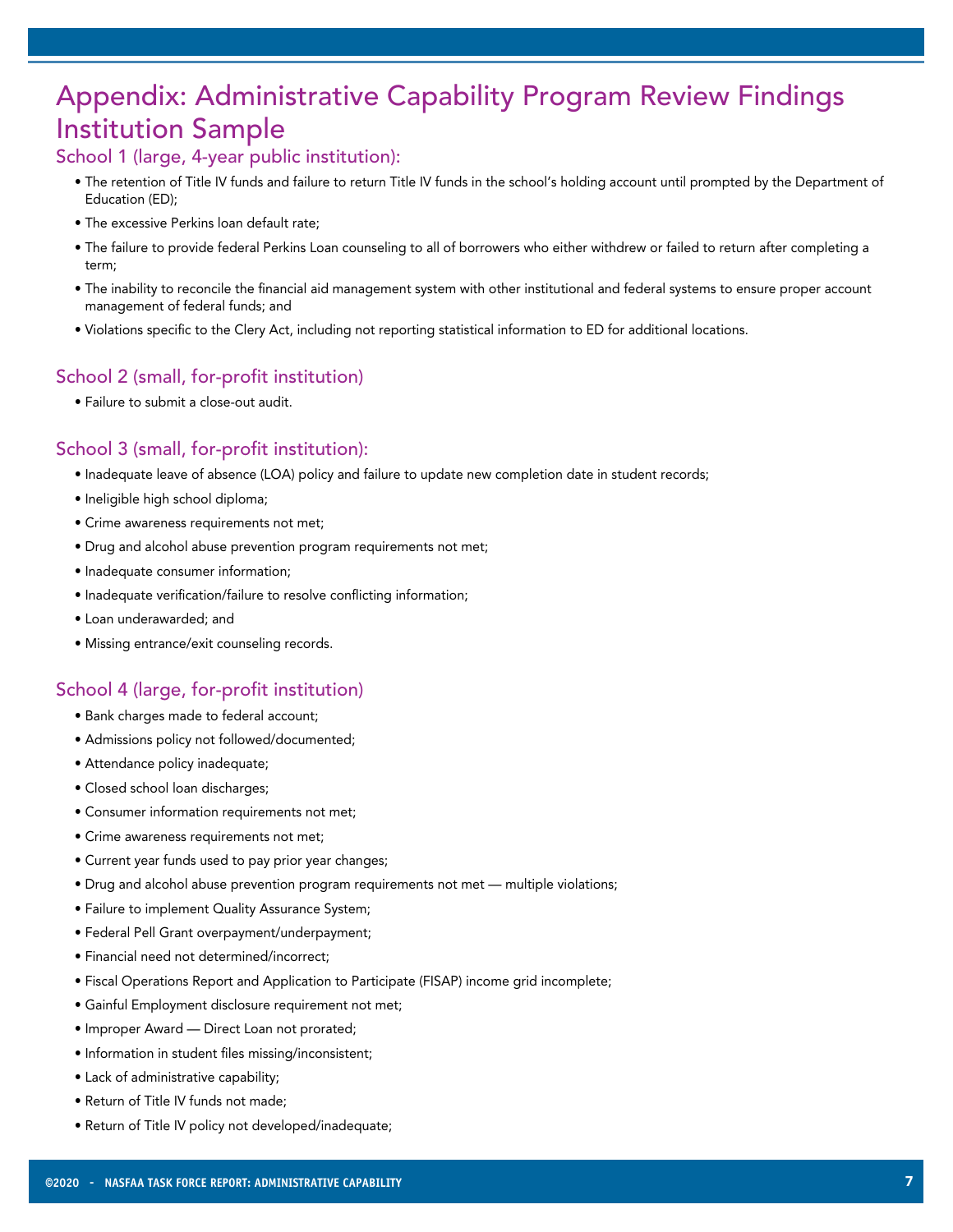- Return of Title IV for calculation errors;
- Satisfactory Academic Progress (SAP) policy not adequately developed/monitored;
- Student credit balances deficiencies;
- Student status inaccurate/untimely reporting;
- Unreconciled balances;
- Verification policy not documented adequately; and
- Verification violations.

### School 5 (large, 2-year public institution):

- Failure to develop and monitor a satisfactory academic progress policy (SAP); and
- Failure to prepare return of Title IV funds calculations and to pay them in a timely manner.

#### School 6 (small 4-year private institution):

- Cost of attendance (COA)/need exceeded;
- Failure to verify student's last date of attendance for all "F/"FA" grades;
- Failure to document student's change in major of study;
- Failure to notify students of loan disbursements;
- Failure to perform student loan entrance/exit counseling;
- Failure to update COA for students attending summer term;
- Failure to update Eligibility and Certification Approval Report (ECAR);
- Inaccurate ledgers;
- Inadequate award letters;
- Inadequate academic bankruptcy policy;
- Institution not following its own policies;
- Lack of internal controls;
- Missing Institutional Student Information Records (ISIRs);
- Return of Title IV;
- SAP policy inadequate;
- The institution does not have a procedure in place to check validity of high school diplomas/transcripts; and
- Verification violations.